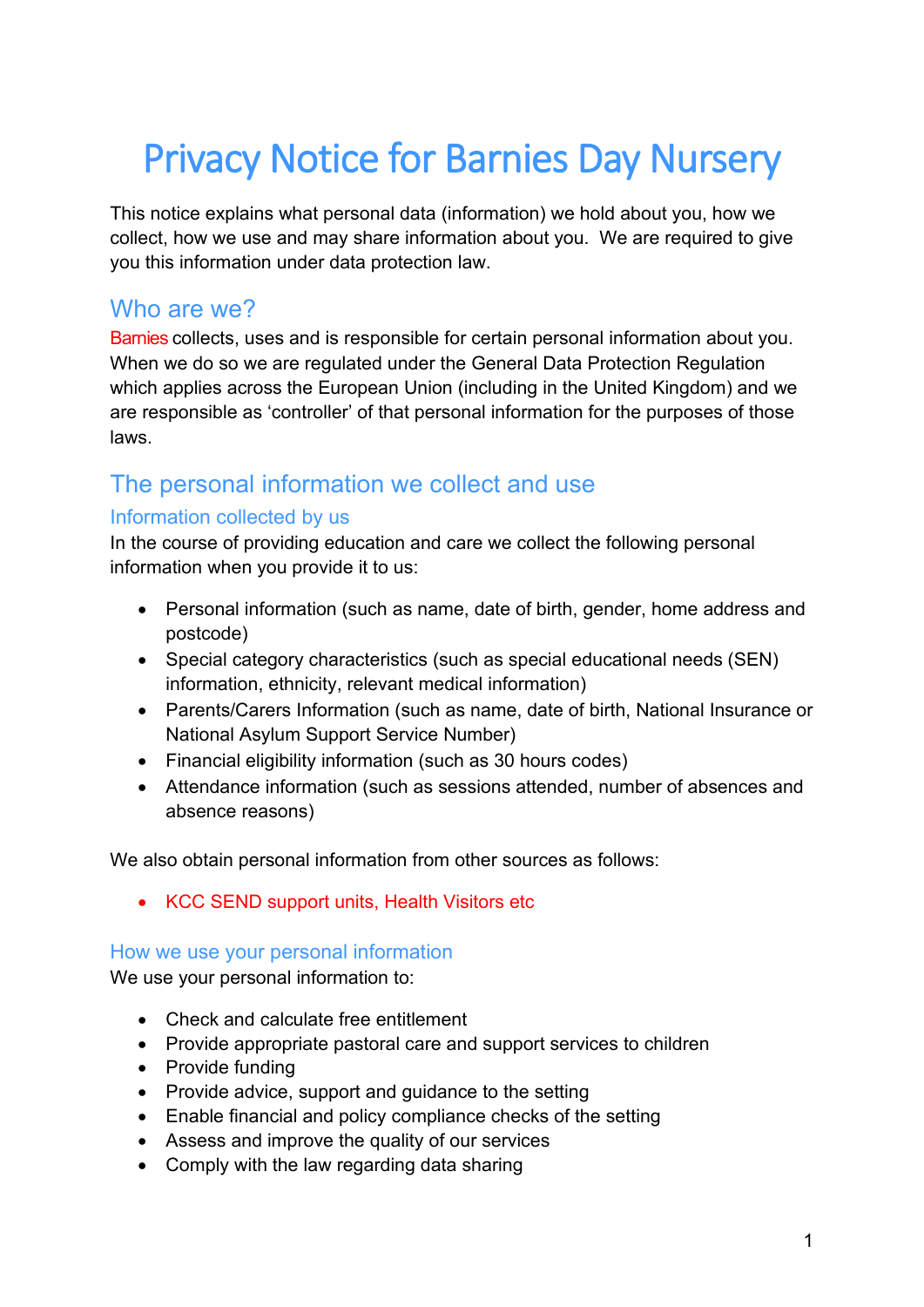#### • Safeguard children

#### How long your personal data will be kept

We will hold financial information securely and retain it for 7 years, after which the information is archived or securely destroyed.

We will hold your personal information securely and retain it from the child /young person's date of birth until they reach the age of 25, after which the information is archived or securely destroyed.

#### Reasons we can collect and use your personal information

We collect and use personal information to comply with our legal obligations under section 537A of the Education Act 1996, section 83 of the Children Act 1989, and to carry out tasks in the public interest. If we need to collect special category (sensitive) personal information, we rely upon reasons of substantial public interest (equality of opportunity or treatment).

## Who we share your personal information with

- Department for Education (DfE) (statutory for early years funding and policy monitoring)
- Kent County Council Management Information & Finance (to provide funding)
- Other local authorities, or other early years settings, to resolve duplicate claims and funding queries
- Kent County Council teams working to improve outcomes for children and young people
- Commissioned providers of local authority services (such as education services)
- Local multi-agency forums which provide SEND advice, support and guidance (such as EY Local Inclusion Forum Team (EY LIFT))
- Schools that you attend after leaving us
- Partner organisations signed up to the Kent & Medway Information Sharing Agreement, where necessary, which may include Police, school nurses, doctors and mental health workers and Kent Community Health NHS Foundation Trust
- Contracted providers of services (such as external photographers and catering providers) where consent has been given

We will share personal information with law enforcement or other authorities if required by applicable law.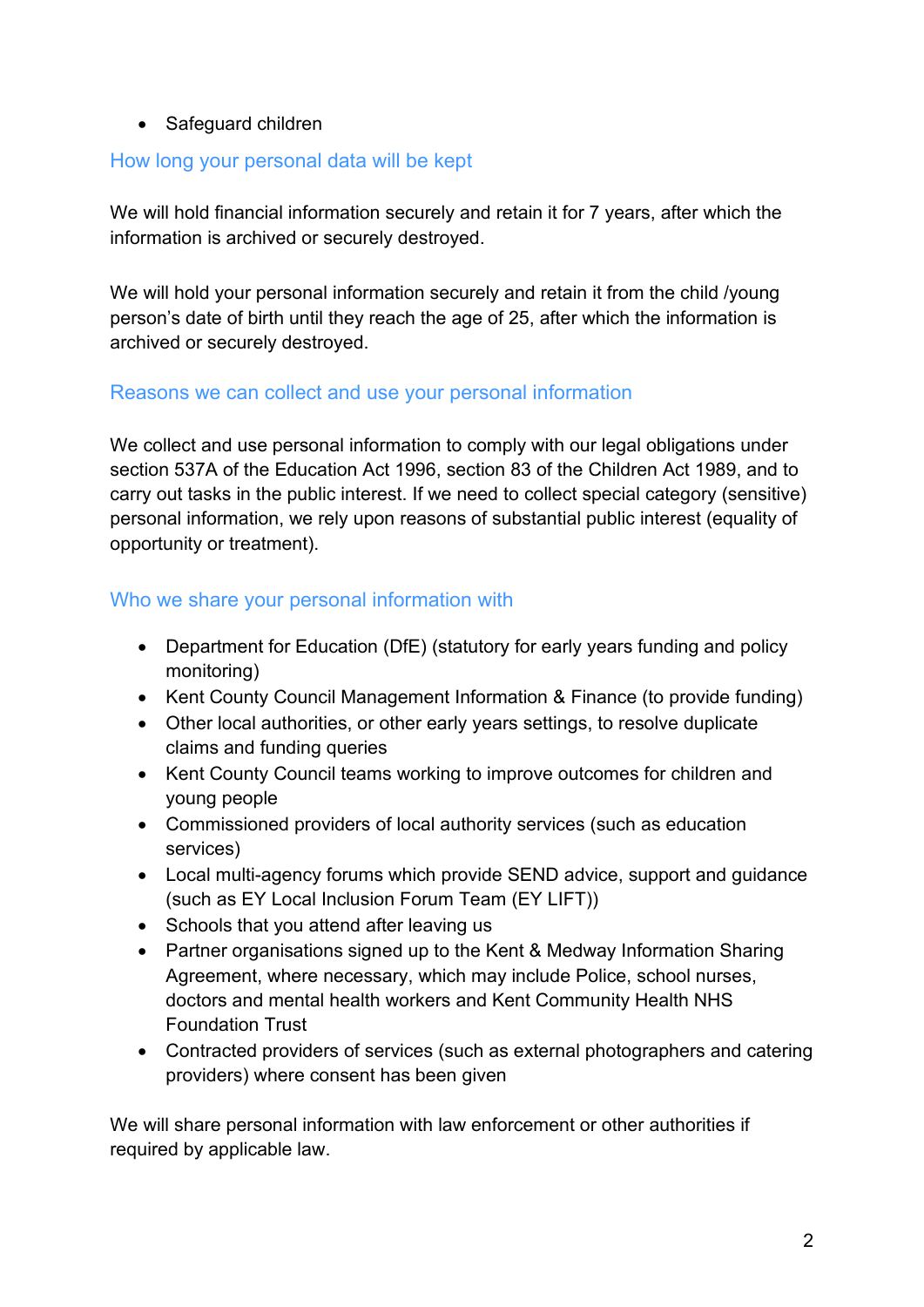## **The National Pupil Database (NPD)**

We are required by law, to provide information about our pupils to the DfE as part of statutory data collections such as the school census and early years' census. Some of this information is then stored in the NPD. The law that allows this is the Education (Information About Individual Pupils) (England) Regulations 2013.

The NPD is owned and managed by the DfE and contains information about pupils in schools in England. It provides invaluable evidence on educational performance to inform independent research, as well as studies commissioned by the DfE. It is held in electronic format for statistical purposes. This information is securely collected from a range of sources including schools, local authorities and awarding bodies.

The DfE may share information about our pupils from the NPD with third parties who promote the education or well-being of children in England by:

- conducting research or analysis
- producing statistics
- providing information, advice or guidance

The DfE has robust processes in place to ensure the confidentiality of our data is maintained and there are stringent controls in place regarding access and use of the data. Decisions on whether DfE releases data to third parties are subject to a strict approval process and based on a detailed assessment of:

- who is requesting the data
- the purpose for which it is required
- the level and sensitivity of data requested: and
- the arrangements in place to store and handle the data

To be granted access to pupil information, organisations must comply with strict terms and conditions covering the confidentiality and handling of the data, security arrangements and retention and use of the data.

# Your Rights

Under the GDPR you have rights which you can exercise free of charge which allow you to:

- Know what we are doing with your information and why we are doing it
- Ask to see what information we hold about you (Subject Access Request)
- Ask us to correct any mistakes in the information we hold about you
- Object to direct marketing
- Make a complaint to the Information Commissioners Office
- Withdraw consent (if applicable)

Depending on our reason for using your information you may also be entitled to: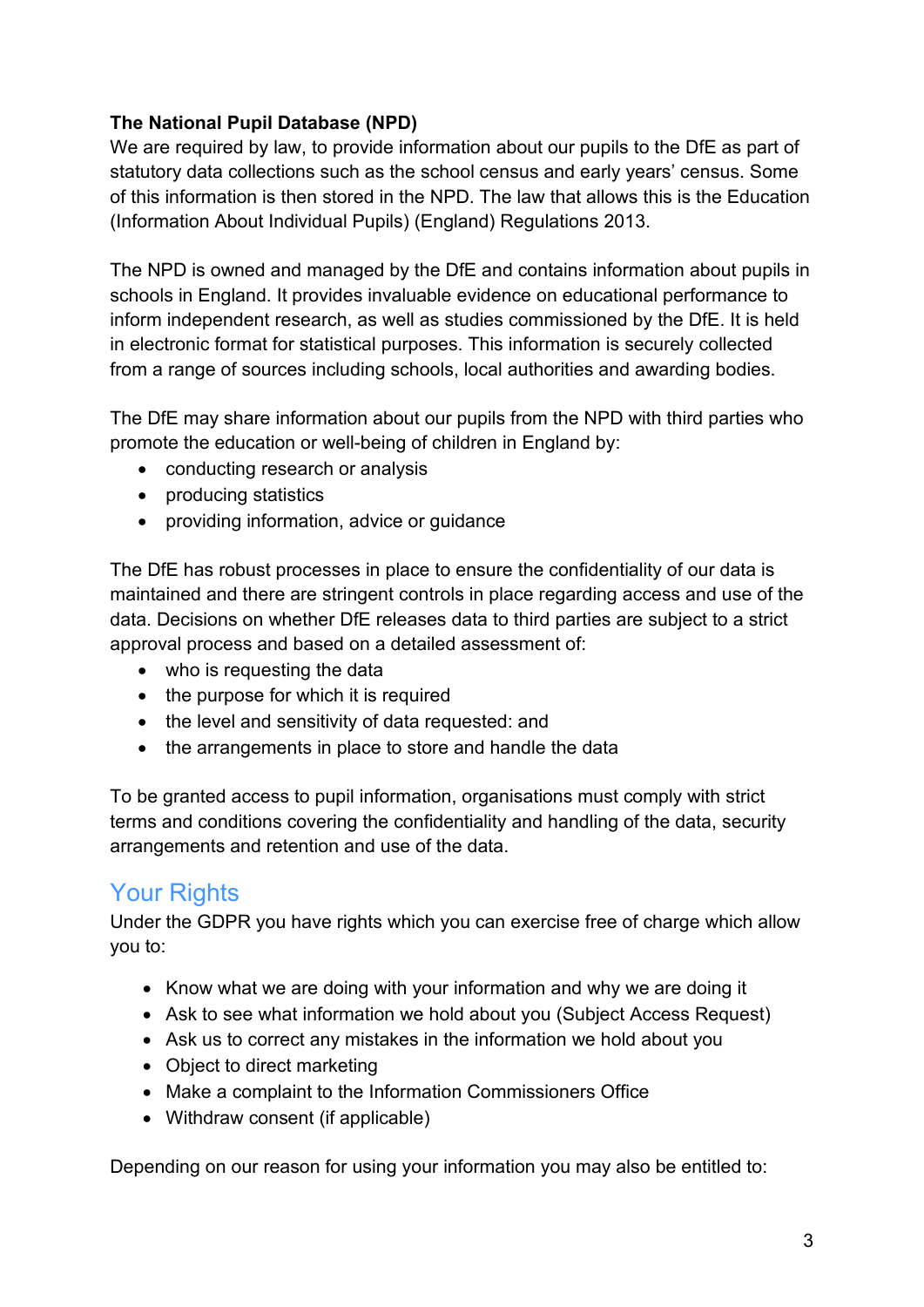- Ask us to delete information we hold about you
- Have your information transferred electronically to yourself or to another organisation
- Object to decisions being made that significantly affect you
- Object to how we are using your information
- Stop us using your information in certain ways

We will always seek to comply with your request however we may be required to hold or use your information to comply with legal duties. Please note: your request may delay or prevent us delivering a service to you.

For further information about your rights, including the circumstances in which they apply, see the guidance from the UK Information Commissioners Office (ICO) on individuals' rights under the General Data Protection Regulation.

If you would like to exercise a right, please contact the Proprietor via the setting management team

## Keeping your personal information secure

We have appropriate security measures in place to prevent personal information from being accidentally lost, or used or accessed in an unauthorised way. We limit access to your personal information to those who have a genuine business need to know it. Those processing your information will do so only in an authorised manner and are subject to a duty of confidentiality.

We also have procedures in place to deal with any suspected data security breach. We will notify you and any applicable regulator of a suspected data security breach where we are legally required to do so.

# Who to Contact and Where to go for Further Information

Please contact the Proprietor via the setting management team to exercise any of your rights, or if you have a complaint about why your information has been collected, how it has been used or how long we have kept it for.

If you would like to get a copy of the information about you that KCC shares with the DfE or how they use your information, please contact the Information Resilience and Transparency Team at [data.protection@kent.gov.uk.](mailto:data.protection@kent.gov.uk)

For more information about services for young children, please go to: <http://www.kent.gov.uk/education-and-children/childcare-and-pre-school> or the KCC website at [www.kent.gov.uk](http://www.kent.gov.uk/)

The General Data Protection Regulation also gives you right to lodge a complaint with a supervisory authority. The supervisory authority in the UK is the Information